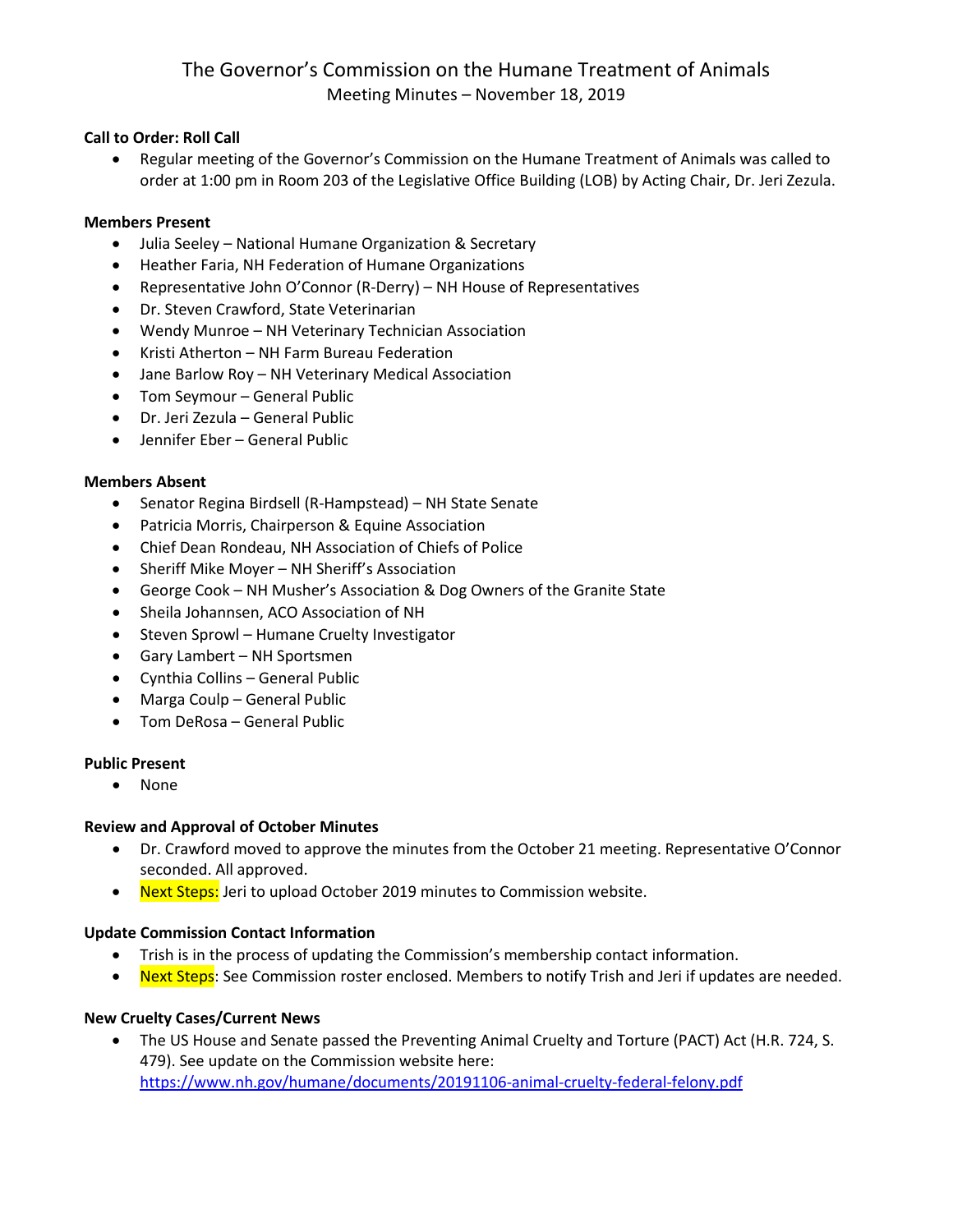- Dr. Crawford noted that he is working with police on a case that involves multiple species of animals, including cows, goats, and pigs.
- Next Steps: Members to send cruelty cases to Trish and Jeri for discussion at future meetings.

# **2020 LSR's and Those Retained in 2019**

- As of November 22, there are 607 House bills and 193 Senate bills filed for 2020. You can search for all 2020 LSR's here: [http://www.gencourt.state.nh.us/lsr\\_search/default.aspx](http://www.gencourt.state.nh.us/lsr_search/default.aspx)
- The House Environment and Agriculture Committee voted to pass three 2019 retained bills. The next step is for the full House to vote on the bills once they convene for the 2020 session on January 8. All bills were placed on the consent calendar.
	- o HB 371 Adding cats to the definition of commercial kennel. (14-4)
		- **Amended bill:** [http://gencourt.state.nh.us/bill\\_status/billtext.aspx?sy=2019&txtFormat=amend&id=20](http://gencourt.state.nh.us/bill_status/billtext.aspx?sy=2019&txtFormat=amend&id=2019-2744H) [19-2744H](http://gencourt.state.nh.us/bill_status/billtext.aspx?sy=2019&txtFormat=amend&id=2019-2744H)
		- **Bill revised to amend the pet vendor definition that passed in HB 4 by increasing the** threshold of dogs and cats that requires licensing by the Department of Agriculture. Specifically, the number of dogs was increased from 25 to 35 and cats from 25 to 50.
	- o HB 376 Establishing a commission to study best practices for companion animal groomers. (17- 1)
		- **Amended bill:** [http://gencourt.state.nh.us/bill\\_status/billtext.aspx?sy=2019&txtFormat=amend&id=20](http://gencourt.state.nh.us/bill_status/billtext.aspx?sy=2019&txtFormat=amend&id=2019-2787H) [19-2787H](http://gencourt.state.nh.us/bill_status/billtext.aspx?sy=2019&txtFormat=amend&id=2019-2787H)
		- Bill revised to change the study commission to a study committee.
	- o HB 501 Establishing a cost of care fund to assist municipalities caring for animals during animal cruelty cases. (18-0)
		- **Amended bill:** [http://gencourt.state.nh.us/bill\\_status/billtext.aspx?sy=2019&txtFormat=amend&id=20](http://gencourt.state.nh.us/bill_status/billtext.aspx?sy=2019&txtFormat=amend&id=2019-2856H) [19-2856H](http://gencourt.state.nh.us/bill_status/billtext.aspx?sy=2019&txtFormat=amend&id=2019-2856H)
		- Bill revised to use fees from registration of commercial animal food sellers to fund the new cost of care program that passed in HB 4 and establishes a cap of \$2,000,000 for funds that come from this source.
		- Representative O'Connor is continuing to work to determine if donations to the cost of care fund will be tax deductible. Jeri sent an email to the IRS as well.
- Language for 2020 bills and committee assignments will be made available online in December. At this time, the Commission will identify which bills to track and will vote to establish a Commission position.
- Next Steps: Commission to vote on the amended versions of HB 371, HB 376, and HB 501 at the next meeting on December 16. Julia to distribute 2020 bill language when available.

## **Suggested Judicial Rules**

- Jennifer circulated via email revised judicial rule language to implement HB 459 that passed this year. Jennifer noted that George Cook had requested that co-ownership language be added. After further discussion, George and Jennifer agreed to not include the language to keep the rules simpler and increase the chances that they will be executed, and because the language is in the statute.
- Dr. Crawford moved to approve the revised proposed judicial rules. Tom seconded. All approved.
- Next Steps: Jennifer to reach out to Trish to deliver the language to the Judicial Rules Committee.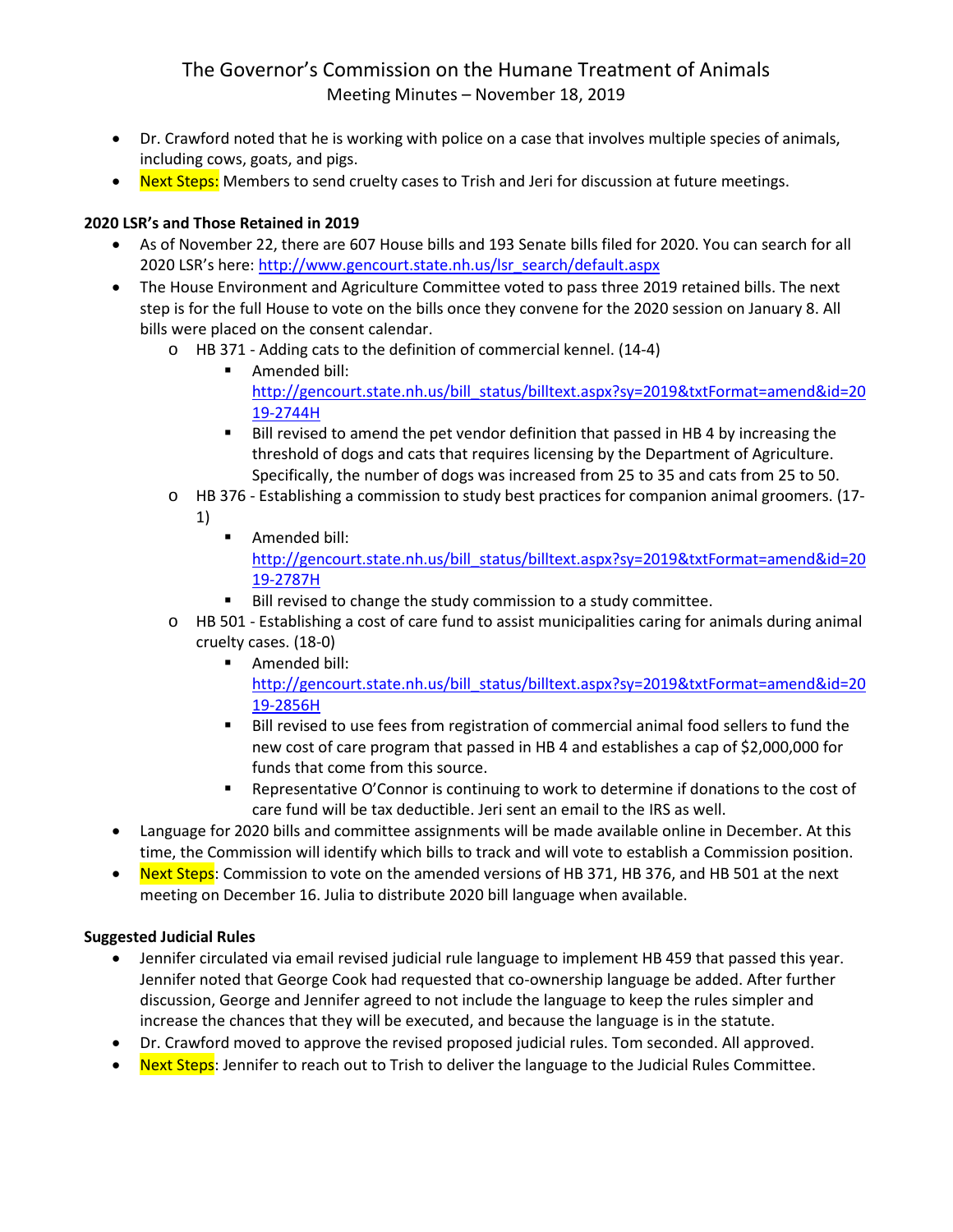# **Survey of Towns Re: Animal Control/Law Enforcement and the Reporting of Cruelty and Other Animal Related Calls**

- As a follow up to last month's meeting and Jeri's email, the Commission discussed a potential initiative to collect data on how towns respond to and track animal-related calls. Jeri noted that while it's likely we would not receive a response from every town, building an email list to reach all the towns could provide an avenue through which the Commission can disseminate information, such as our manual and changes to the law. Sheila has a list of all the animal control officers that are members of the ACO Association of NH, and we could also reach out to government officials and police departments. We will also need to note which dispatch covers multiple towns. Julia noted that one of the questions that could be asked is what software, if any, is used to track animal-related calls and cases.
- Jennifer said that she and Heather had inquired about outreach to police chiefs via the NH Association of Chiefs of Police to collect data when they worked on the most recent Report to the Governor Animal-Cruelty Related Criminal Activity in NH. According to Chief Rondeau and the President of the Association, it would not be productive to go town to town since the response would be minimal. Heather added that because law enforcement follows chain of command, the request for data requires a top-down approach. Ultimately, to develop the most comprehensive Governor Reports, all reporting by law enforcement and animal control must be mandatory and consistent, but the Commission does not have the authority to implement the necessary reporting structure.
- Heather and Jennifer recommended that Trish schedule a meeting with the Governor's Office to review the Report and their recommendations before we proceed with additional research. The Commission should also prioritize updating the manual. Representative O'Connor noted that if Trish is not able to have this meeting, she can assign someone else to take her place.
- Next Steps: Jennifer to reach out to Trish about scheduling a meeting with the Governor's Office to review the Animal Cruelty Report and discuss implementation of our recommendations.

## **Commission Manual Updates: Proposal for Moving Forward**

- As a follow up to last month's meeting, Jeri explained that the updates that are needed for the manual are more than just grammar. In order to meet the goal deadline of end of December, Jeri proposed an ad hoc committee of 5-6 people who are comfortable with word editing software to do the manual revisions. Once complete, the full Commission would have the opportunity to approve the changes.
- Jeri said that the ad hoc committee consists of: Tom Seymour, George Cook, Jennifer Eber, and Jeri. Jeri is also looking for a law enforcement representative and, if possible, a representative from the Attorney General's Office. Even if we can't get a rep from the AG's office to be a part of the committee, we will send them the revised manual for their approval.
- Representative O'Connor made a motion to approve the establishment of an ad hoc committee to revise the manual. Tom seconded. All in favor.
- Next Steps: Jeri to reach out to Trish about contacting the AG's office and coordinate manual revisions with the ad hoc committee.

## **Subcommittee Updates**

- Jeri recommends we take a fresh look at the Commission's subcommittees. We currently have the following subcommittees: Training/Fundraising, Cruelty Cases, and Legislation.
- We discussed having the Fundraising Subcommittee focus on donations to the new Cost of Care Fund, once rules have been drafted, and the Cruelty Cases Subcommittee to be re-named to reflect its focus on the biannual report, which is part of the Commission charter. For Legislation, Julia plans to work with Trish to establish a bill tracking system for 2020 while all members will continue to vote for each bill. Representative O'Connor noted that the Department of Environmental Services tracks legislation online.